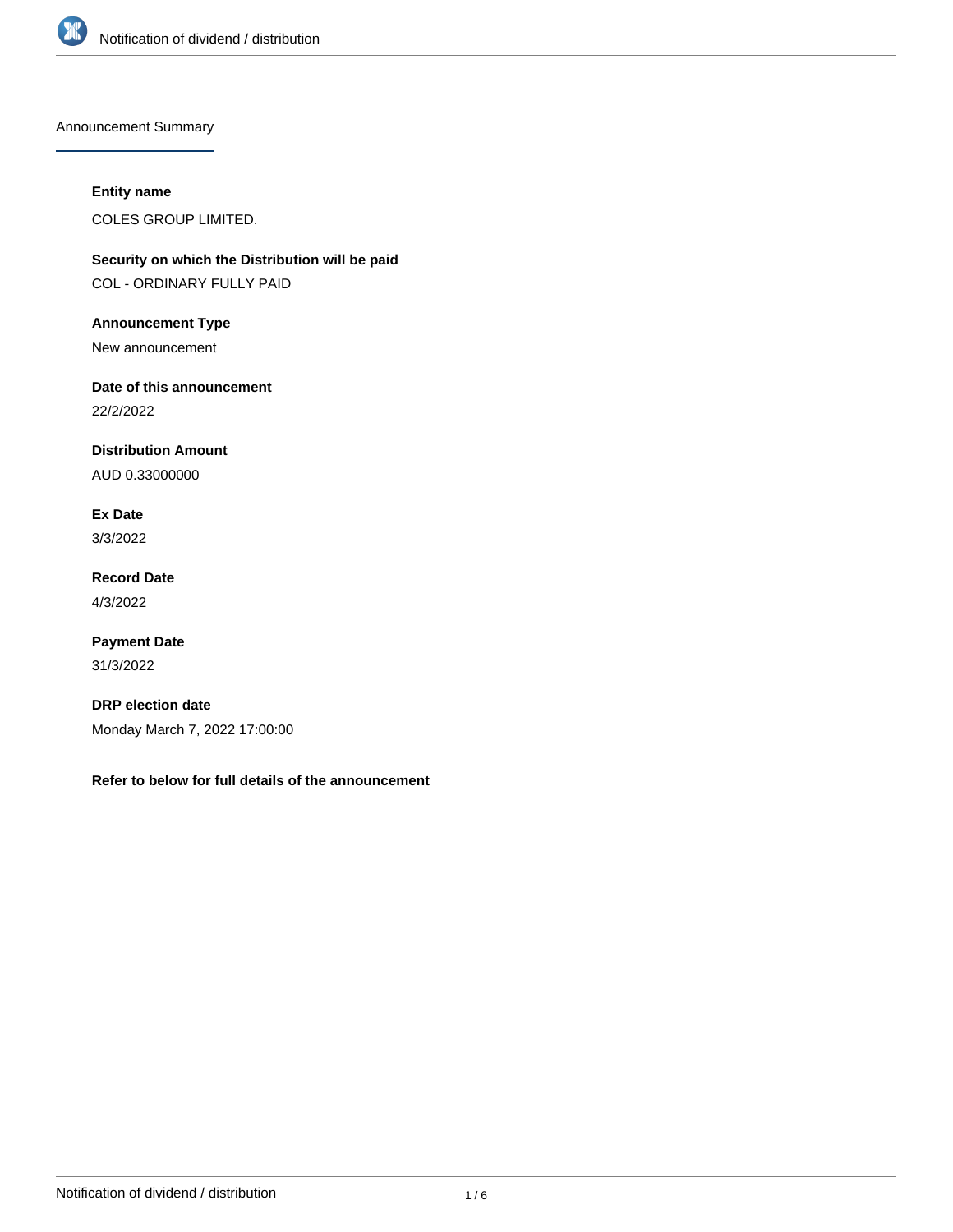

Announcement Details

Part 1 - Entity and announcement details

### **1.1 Name of +Entity**

COLES GROUP LIMITED.

**1.2 Registered Number Type** ABN

**Registration Number**

11004089936

**1.3 ASX issuer code COL** 

### **1.4 The announcement is** New announcement

**1.5 Date of this announcement** 22/2/2022

**1.6 ASX +Security Code COL** 

**ASX +Security Description** ORDINARY FULLY PAID

Part 2A - All dividends/distributions basic details

**2A.1 Type of dividend/distribution C** Ordinary

**2A.2 The Dividend/distribution:** relates to a period of six months

**2A.3 The dividend/distribution relates to the financial reporting or payment period ending ended/ending (date)** 2/1/2022

**2A.4 +Record Date**

4/3/2022

**2A.5 Ex Date** 3/3/2022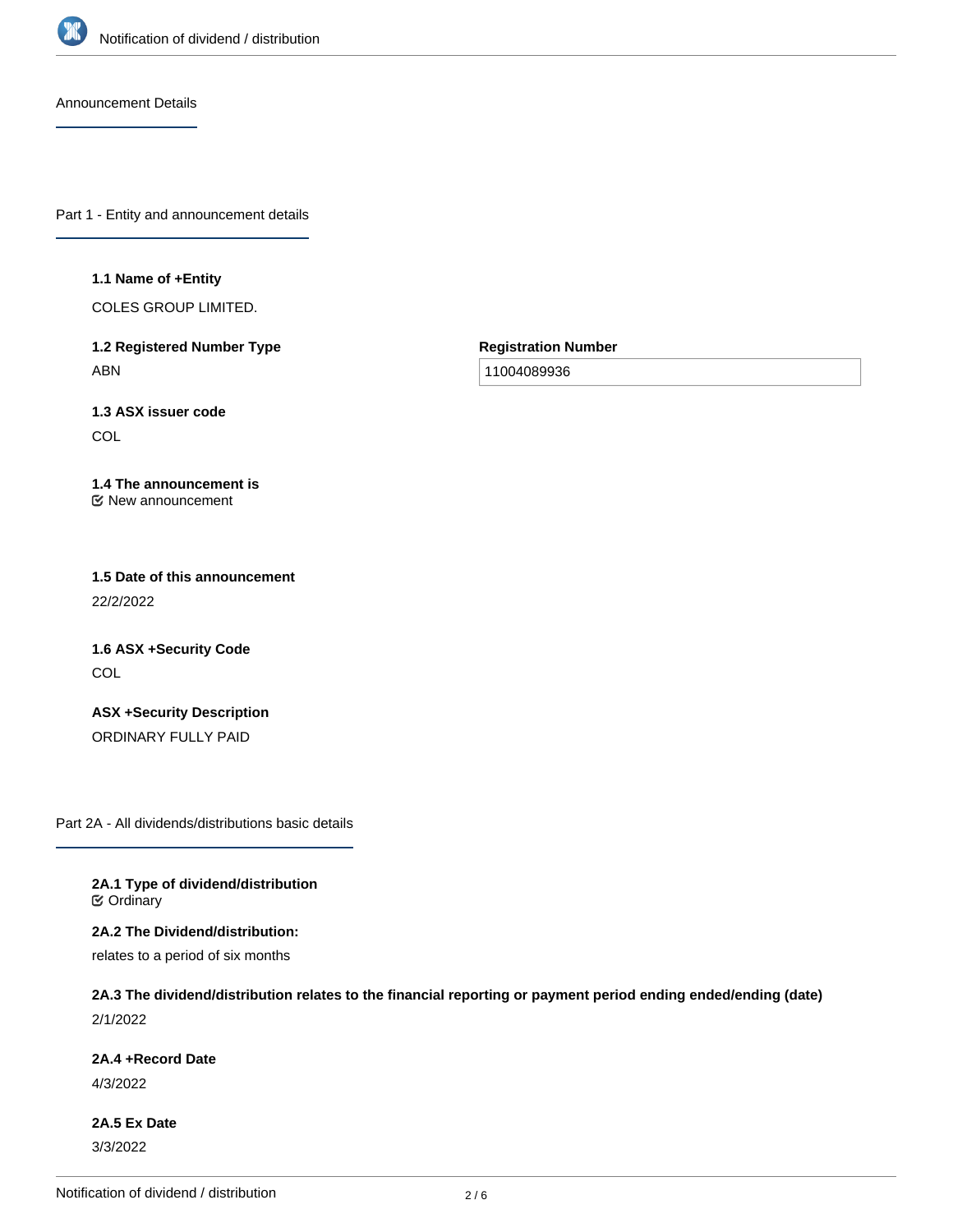## **2A.6 Payment Date**

31/3/2022

**2A.7 Are any of the below approvals required for the dividend/distribution before business day 0 of the timetable?**

- **•** Security holder approval
- **Court approval**
- **Lodgement of court order with +ASIC**
- **ACCC approval**
- **FIRB approval**
- **Another approval/condition external to the entity required before business day 0 of the timetable for the dividend/distribution.**

No

**2A.8 Currency in which the dividend/distribution is made ("primary currency")**

AUD - Australian Dollar

**2A.9 Total dividend/distribution payment amount per +security (in primary currency) for all dividends/distributions notified in this form**

AUD 0.33000000

**2A.10 Does the entity have arrangements relating to the currency in which the dividend/distribution is paid to securityholders that it wishes to disclose to the market?** Yes

## **2A.11 Does the entity have a securities plan for dividends/distributions on this +security?** We have a Dividend/Distribution Reinvestment Plan (DRP)

### **2A.11a If the +entity has a DRP, is the DRP applicable to this dividend/distribution?** Yes

**2A.11a(i) DRP Status in respect of this dividend/distribution**

Full DRP

**2A.12 Does the +entity have tax component information apart from franking?** No

Part 2B - Currency Information

**2B.1 Does the entity default to payment in certain currencies dependent upon certain attributes such as the banking instruction or registered address of the +securityholder? (For example NZD to residents of New Zealand and/or USD to residents of the U.S.A.).** Yes

**2B.2 Please provide a description of your currency arrangements**

Coles shareholders will be paid dividends by direct credit into their bank account in Australian dollars (AUD), Pound Sterling (GBP), or New Zealand Dollars (NZD) provided valid banking instructions have been received by Coles' share register, Computershare, no later than 17:00 (AEDT) on 7 March 2022.

Coles' shareholders who do not provide their credit details:

(i) will receive dividend payments by way of cheque in Australian dollars, if the shareholder has a registered address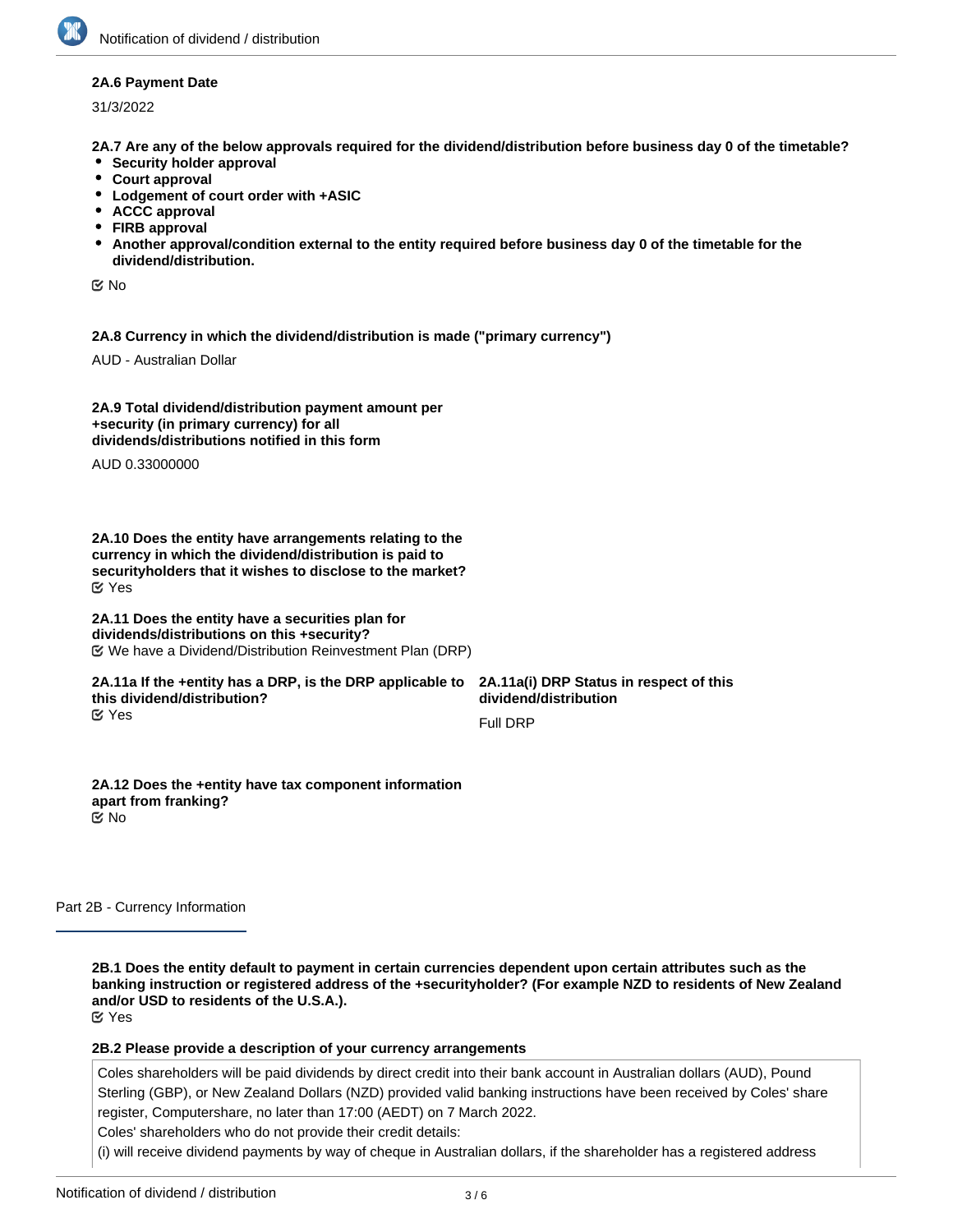

outside of Australia; or

(ii) if the shareholder has a registered address in Australia, in accordance with Coles' implementation of mandatory direct credit payment, the shareholder's dividends will be held on the shareholder's behalf in a non- interest bearing account until the shareholder's nominated bank account details are received by Computershare (after which time the shareholder's payment will be made on the next scheduled periodic payment date)

## **2B.2a Other currency/currencies in which the dividend/distribution will be paid:**

| <b>Currency</b>          | Payment currency equivalent amount per security |
|--------------------------|-------------------------------------------------|
| GBP - Pound Sterling     | GBP                                             |
| NZD - New Zealand Dollar | NZD                                             |

## **2B.2b Please provide the exchange rates used for non-primary currency payments**

| 2B.2c If payment currency equivalent and exchange    | <b>Estimated or Actual?</b> |
|------------------------------------------------------|-----------------------------|
| rates not known, date for information to be released | <b></b> <i>E</i> Estimated  |

9/3/2022

**2B.3 Can the securityholder choose to receive a currency different to the currency they would receive under the default arrangements?** Yes

**2B.3a Please describe what choices are available to a securityholder to receive a currency different to the currency they would receive under the default arrangements**

As described in 2B.2a

**2B.3b Date and time by which any document or communication relating to the above arrangements must be received in order to be effective for this dividend/distribution**

Monday March 7, 2022 17:00:00

#### **2B.3c Please provide, or indicate where relevant forms can be obtained and how and where they must be lodged**

Currency elections or any questions can be directed to Computershare Investor Services on 1300 171 785 (within Australia) or +61 3 9415 4078 (outside Australia) or online (at [www.investorcentre.com/c](http://www.investorcentre.com/)ol)

Part 3A - Ordinary dividend/distribution

|  | 3A.1 Is the ordinary dividend/distribution estimated at<br>this time?<br>tiX No                                   | 3A.1a Ordinary dividend/distribution estimated amount<br>per +security     |
|--|-------------------------------------------------------------------------------------------------------------------|----------------------------------------------------------------------------|
|  |                                                                                                                   | AUD                                                                        |
|  | 3A.1b Ordinary Dividend/distribution amount per<br>security                                                       |                                                                            |
|  | AUD 0.33000000                                                                                                    |                                                                            |
|  | 3A.2 Is the ordinary dividend/distribution franked?<br>$\alpha$ Yes                                               | 3A.2a Is the ordinary dividend/distribution fully franked?<br>$\alpha$ Yes |
|  | 3A.3 Percentage of ordinary dividend/distribution that is 3A.3a Applicable corporate tax rate for franking credit |                                                                            |

**franked**

**(%)**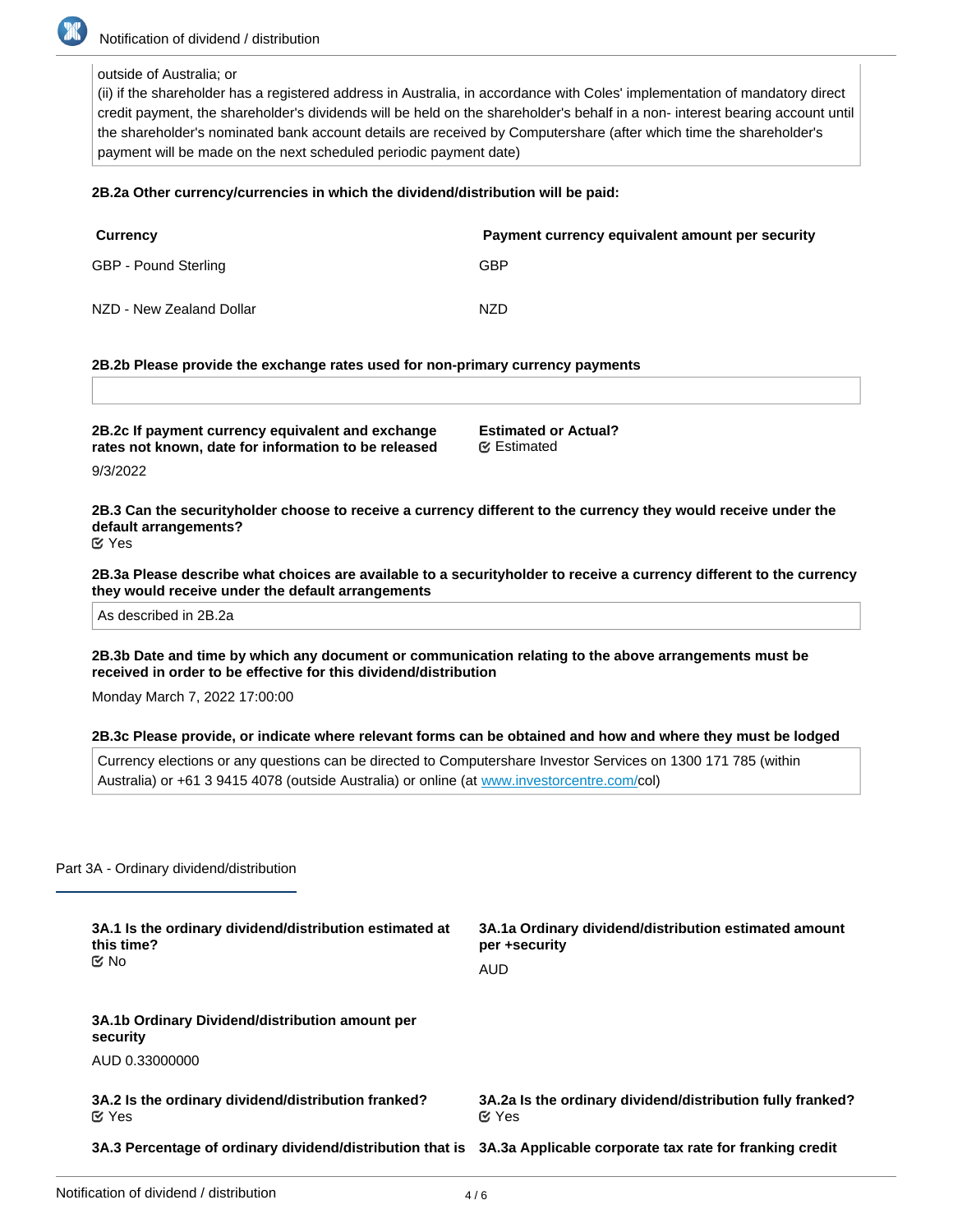

| franked                                                                                                                                                                                                                         | (%)                                                                                                               |  |
|---------------------------------------------------------------------------------------------------------------------------------------------------------------------------------------------------------------------------------|-------------------------------------------------------------------------------------------------------------------|--|
| 100.0000 %                                                                                                                                                                                                                      | 30.0000 %                                                                                                         |  |
| 3A.4 Ordinary dividend/distribution franked amount per<br>+security                                                                                                                                                             | 3A.5 Percentage amount of dividend which is unfranked<br>0.0000%                                                  |  |
| AUD 0.33000000                                                                                                                                                                                                                  |                                                                                                                   |  |
| 3A.6 Ordinary dividend/distribution unfranked amount<br>per +security excluding conduit foreign income amount                                                                                                                   |                                                                                                                   |  |
| AUD 0.00000000                                                                                                                                                                                                                  |                                                                                                                   |  |
| 3A.7 Ordinary dividend/distribution conduit foreign<br>income amount per security                                                                                                                                               |                                                                                                                   |  |
| AUD 0.00000000                                                                                                                                                                                                                  |                                                                                                                   |  |
|                                                                                                                                                                                                                                 |                                                                                                                   |  |
| Part 4A - +Dividend reinvestment plan (DRP)                                                                                                                                                                                     |                                                                                                                   |  |
|                                                                                                                                                                                                                                 | 4A.1 What is the default option if +security holders do not indicate whether they want to participate in the DRP? |  |
| 4A.2 Last date and time for lodgement of election<br>notices to share registry under DRP                                                                                                                                        | 4A.3 DRP discount rate<br>0.0000%                                                                                 |  |
| Monday March 7, 2022 17:00:00                                                                                                                                                                                                   |                                                                                                                   |  |
| 4A.4 Period of calculation of reinvestment price                                                                                                                                                                                |                                                                                                                   |  |
| <b>Start Date</b>                                                                                                                                                                                                               | <b>End Date</b>                                                                                                   |  |
| 15/3/2022                                                                                                                                                                                                                       | 21/3/2022                                                                                                         |  |
| 4A.5 DRP price calculation methodology                                                                                                                                                                                          |                                                                                                                   |  |
| In accordance with the DRP Rules, the offer price will be calculated as the arithmetic average of the daily volume<br>weighted average market price of Coles' shares during the 5 trading days commencing on 15 March 2022.     |                                                                                                                   |  |
| 4A.6 DRP Price (including any discount):                                                                                                                                                                                        | 4A.7 DRP +securities +issue date                                                                                  |  |
| <b>AUD</b>                                                                                                                                                                                                                      | 31/3/2022                                                                                                         |  |
| 4A.8 Will DRP + securities be a new issue?<br><b>⊘</b> Yes                                                                                                                                                                      | 4A.8a Do DRP +securities rank pari passu from +issue<br>date?<br>$C$ Yes                                          |  |
| 4A.9 Is there a minimum dollar amount or number of +securities required for DRP participation?<br><b>ビ No</b><br>4A.10 Is there a maximum dollar amount or number of +securities required for DRP participation?<br><b>ビ No</b> |                                                                                                                   |  |

**4A.11 Are there any other conditions applying to DRP participation?** Yes